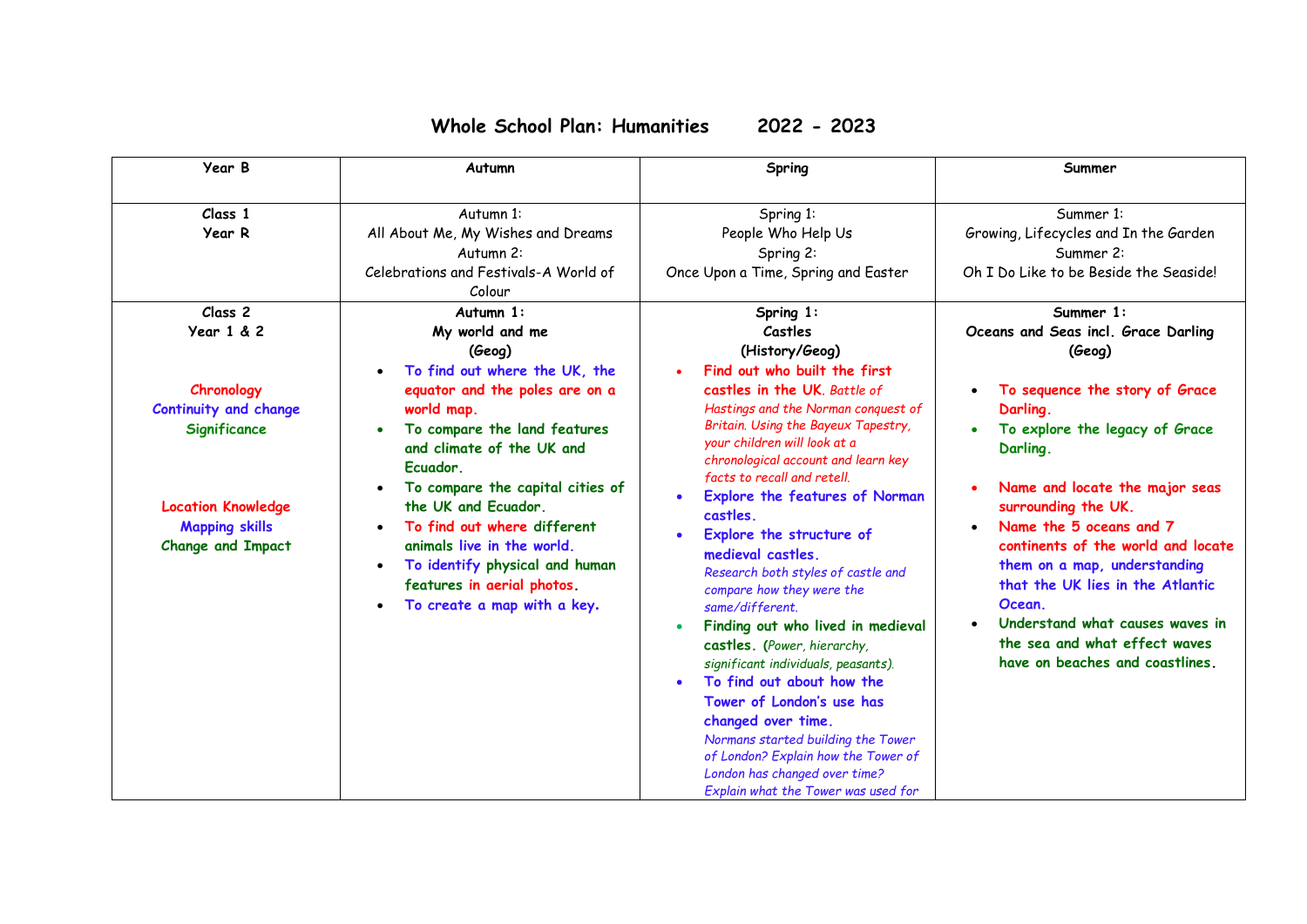|                                                                                     | Autumn 2:<br>Gunpowder Plot & Guy Fawkes<br>(History)<br>Explain what Bonfire night is and<br>relate to own experience<br>Use the past tense when talking<br>about historical events<br>Find out about King James 1 and<br>$\bullet$<br>Elizabeth 1 and how they were<br>involved<br>Explain who Guy Fawkes was and<br>why he created the Gunpowder<br>plot<br><b>Explain why Guy Fawkes is</b><br>famous and why the Gunpowder<br>plot is still remembered today.<br>Events beyond living memory: | in the past and what it is used for<br>now.<br>Spring 2:<br>Let's go on Safari!<br>(Geog)<br>Locate Africa on a world map<br>$\bullet$<br>and identify the country of<br>Kenya.<br>Explore the climate and<br>weather of Kenya.<br>Explore the animals of Kenya.<br>Use compass points to navigate<br>around a map.<br>Explore the landscapes of<br>Kenya.<br>To find out about the people<br>and culture of Kenya.<br>Identify similarities and<br>$\bullet$<br>differences between Kenya and<br>the UK. | Summer 2:<br>Seaside holidays in the past<br>(History)<br>Identify features of a seaside<br>holiday.<br>Use photographs to find clues as<br>to what seaside holidays were like<br>in the past.<br>Find out when and how seaside<br>holidays became popular.<br>Find out what seaside holidays<br>were like 100 years ago.<br>Order seaside holidays in<br>chronological order.<br>Identify similarities and<br>differences between seaside<br>holidays now and in the past. |
|-------------------------------------------------------------------------------------|----------------------------------------------------------------------------------------------------------------------------------------------------------------------------------------------------------------------------------------------------------------------------------------------------------------------------------------------------------------------------------------------------------------------------------------------------------------------------------------------------|-----------------------------------------------------------------------------------------------------------------------------------------------------------------------------------------------------------------------------------------------------------------------------------------------------------------------------------------------------------------------------------------------------------------------------------------------------------------------------------------------------------|-----------------------------------------------------------------------------------------------------------------------------------------------------------------------------------------------------------------------------------------------------------------------------------------------------------------------------------------------------------------------------------------------------------------------------------------------------------------------------|
| Class 3<br>Year 3 & 4<br>Chronology<br>Continuity and change<br><b>Significance</b> | Remembrance<br>Autumn 1:<br><b>Volcanoes and Earthquakes</b><br>(Geog)<br>Describe what you find<br>underground.<br>Explain how volcanoes are<br>formed<br>Explain how volcanoes affect<br>$\bullet$<br>people's lives<br>Explain what causes earthquakes<br>and how they are measured<br>Explain what causes tsunamis<br>$\bullet$<br>and how they affect people.                                                                                                                                 | Spring 1:<br>Ancient Egypt<br>(History)<br>Locate ancient Egypt in time<br>and place.<br>Learn about the Egyptian<br>landscape and find out how it<br>impacted on people's lives in<br>Ancient Egypt.<br>Find out about Tutankhamun and<br>how artefacts can teach us<br>about the past.                                                                                                                                                                                                                  | Summer 1:<br>Local History Study: Weaving in Hadleigh<br>(History)<br>Investigate the history of the<br>locality<br>Build on previous knowledge about the<br>school.<br>Study the village sign and its history.<br>Extend research to links with<br>neighbouring town.<br>Find out about the process of<br>weaving and the impact on the<br>local area.                                                                                                                     |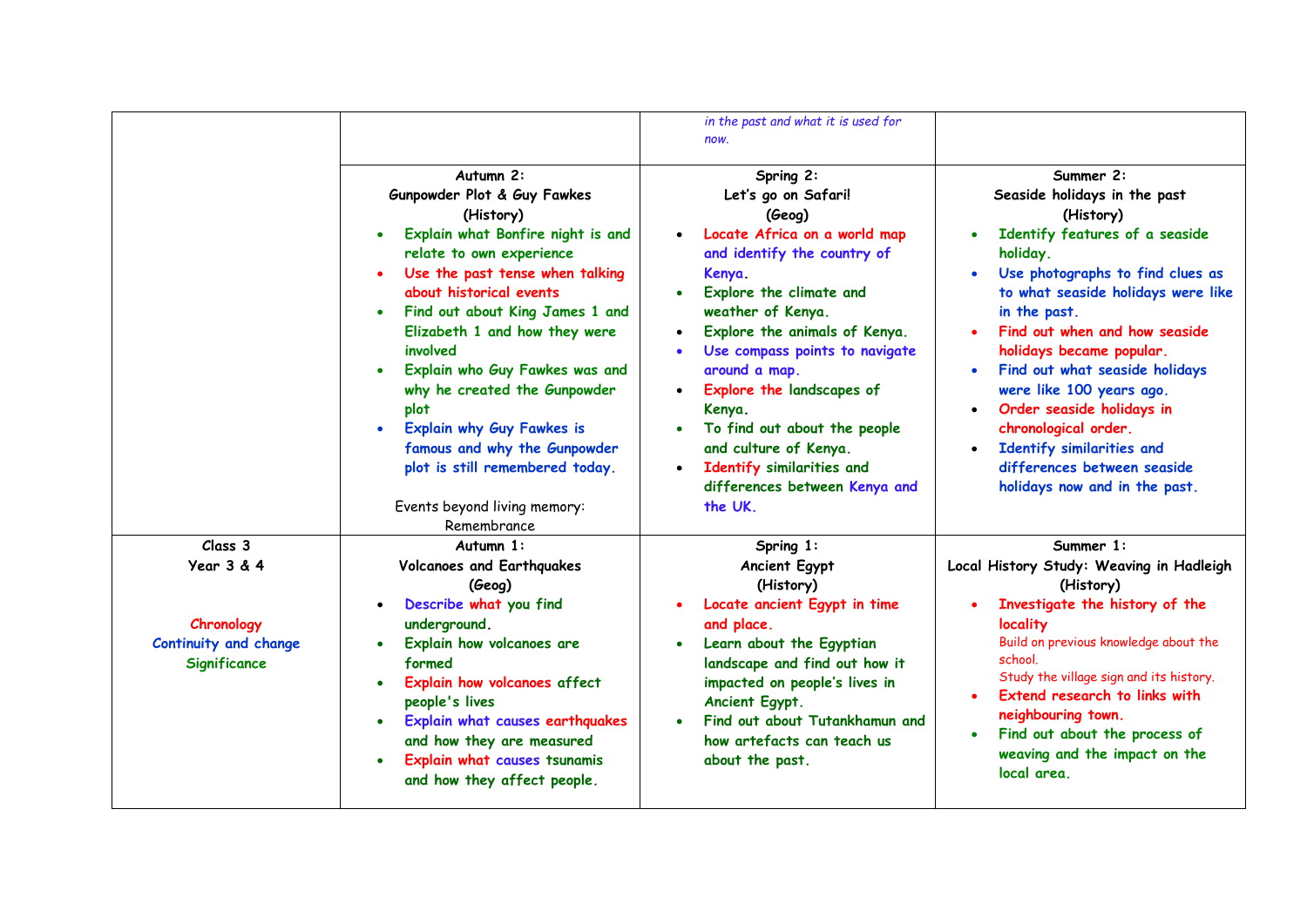|                                                                                |                                                                                                                                                                                                                                                                                                                                                                                                                                                                                                                                                                                                                                                                                                                              | Understand the importance of<br>artefacts in helping us find out<br>about the past.<br>Find out about the way of life<br>in ancient Egypt.<br>What we can learn from the<br>evidence the ancient Egyptians<br>left behind.                                                                                                                                                                                                                                                                                                                                            | How has the process of weaving<br>and the impact on the local area<br>changed over time?<br>Evaluate sources of information<br>$\bullet$<br>used - how reliable are they?                                                                                                                                                                            |
|--------------------------------------------------------------------------------|------------------------------------------------------------------------------------------------------------------------------------------------------------------------------------------------------------------------------------------------------------------------------------------------------------------------------------------------------------------------------------------------------------------------------------------------------------------------------------------------------------------------------------------------------------------------------------------------------------------------------------------------------------------------------------------------------------------------------|-----------------------------------------------------------------------------------------------------------------------------------------------------------------------------------------------------------------------------------------------------------------------------------------------------------------------------------------------------------------------------------------------------------------------------------------------------------------------------------------------------------------------------------------------------------------------|------------------------------------------------------------------------------------------------------------------------------------------------------------------------------------------------------------------------------------------------------------------------------------------------------------------------------------------------------|
| <b>Location Knowledge</b><br><b>Mapping skills</b><br><b>Change and Impact</b> | Autumn 2:<br>Changes in Britain from the Stone Age<br>to the Iron Age<br>(History)<br>What does prehistory mean?<br>Understand how the period from the<br>Stone Age to the Iron Age fits into a<br>wider picture of British history.<br>How did hunter-gatherers<br>survive in the Stone Age?<br>What kind of sources tell us<br>about the Stone Age?<br>Examine non-written sources of<br>evidence about the Stone Age<br>Make deductions from primary sources<br>Research the history of Skara<br>Brae - how did this change<br>things in Britain?<br>How did bronze replace stone in<br>the Bronze Age?<br>What was life like in an Iron<br>Age hill fort?<br>Investigate how British society<br>changed in the Iron Age. | Spring 2:<br>Where does our food come from?<br>(Geog)<br>Understand that the food we<br>eat comes from many different<br>places around the world.<br>Know how land in temperate<br>climate zones is used to produce<br>food.<br>Know how land in tropical<br>climate zones is used to produce<br>food.<br>Describe the way in which land<br>in tropical biomes is being<br>changed to enable more food to<br>be produced.<br>Explore how food is produced in<br>mediterranean climate zones.<br>Explain how land is used to<br>produce food in the United<br>Kingdom. | Summer 2:<br>Investigating our local area<br>(Geog)<br>Locate the local area on a map<br>and to give directions.<br>Learn about physical and human<br>$\bullet$<br>features of our local area.<br>Identify different types of<br>$\bullet$<br>services in the local area.<br>Collect and record evidence.<br>Evaluate what the local area is<br>like |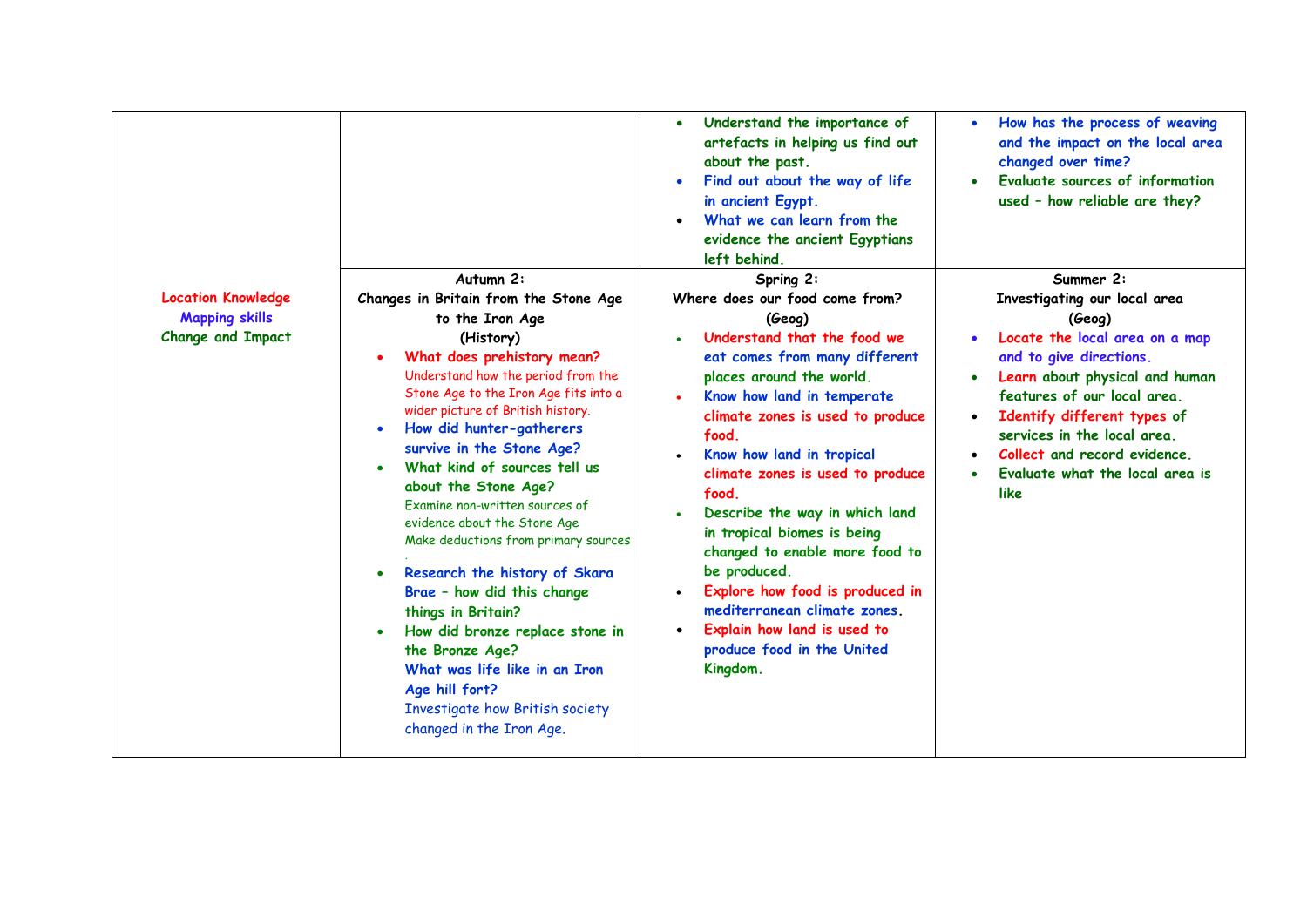| Class 4                                                                                                                               | Autumn 1:                                                                                                                                                                                                                                                                                                                                                                                                                                                                                                              | Spring 1:                                                                                                                                                                                                                                                                                                                                                                                                                                                                                                                                                                                                                                                                                                                                                                                                                                                                                                                                                | Summer 1:                                                                                                                                                                                                                                                                                                                                                                                                                      |
|---------------------------------------------------------------------------------------------------------------------------------------|------------------------------------------------------------------------------------------------------------------------------------------------------------------------------------------------------------------------------------------------------------------------------------------------------------------------------------------------------------------------------------------------------------------------------------------------------------------------------------------------------------------------|----------------------------------------------------------------------------------------------------------------------------------------------------------------------------------------------------------------------------------------------------------------------------------------------------------------------------------------------------------------------------------------------------------------------------------------------------------------------------------------------------------------------------------------------------------------------------------------------------------------------------------------------------------------------------------------------------------------------------------------------------------------------------------------------------------------------------------------------------------------------------------------------------------------------------------------------------------|--------------------------------------------------------------------------------------------------------------------------------------------------------------------------------------------------------------------------------------------------------------------------------------------------------------------------------------------------------------------------------------------------------------------------------|
| Year 5 & 6                                                                                                                            | Our changing world<br>(Geog)                                                                                                                                                                                                                                                                                                                                                                                                                                                                                           | Early Islamic civilisation<br>Baghdad/ Persia AD 900                                                                                                                                                                                                                                                                                                                                                                                                                                                                                                                                                                                                                                                                                                                                                                                                                                                                                                     | Water World<br>(Geog)                                                                                                                                                                                                                                                                                                                                                                                                          |
| Chronology<br>Continuity and change<br>Significance<br><b>Location Knowledge</b><br><b>Mapping skills</b><br><b>Change and Impact</b> | Explain how water and weather<br>$\bullet$<br>can change the landscape (in<br>terms of erosion and weathering)<br>Understand how coastal features<br>are formed and identify coastal<br>features of the UK.<br>Explain how the make-up of the<br>United Kingdom has changed<br>over time and how the<br>international borders of Europe<br>have changed over time.<br>Explain how and why landscapes<br>$\bullet$<br>change over time.<br>Predict how physical factors<br>might change the landscape in<br>the future. | (impact on British culture) (History)<br>Develop a chronology of and<br>find out about, Baghdad's role<br>in the early Islamic Civilisation.<br>Find out about the House of<br>$\bullet$<br>Wisdom and how it became a<br>centre for learning.<br>Explain some of the significant<br>discoveries and studies which<br>were led by early Islamic<br>scholars and evaluate the<br>impact they made to the wider<br>world.<br>Describe who Muhammad is,<br>how the first caliphate came to<br>be formed and explain the roles<br>and responsibilities of a caliph.<br>Identify reasons why the early<br>$\bullet$<br>Islamic civilisation became a<br>major power, know about the<br>Silk Road trade route and the<br>items offered for trade. Be<br>able to describe the methods<br>used by early Islamic chemists<br>when making perfume.<br>Demonstrate a full<br>understanding of how the early<br><b>Islamic civilisation shaped world</b><br>history. | Explore water on our planet.<br>Understand and explain the water<br>cycle (understand the importance<br>of the water cycle for our planet)<br>Explore why we need water and<br>how we use it.<br>Compare the difference in water<br>availability and usage in the UK<br>and Kenya<br>Explore how water can be used<br>for power to contribute to a<br>sustainable future.<br>Investigate and explore a local<br>body of water. |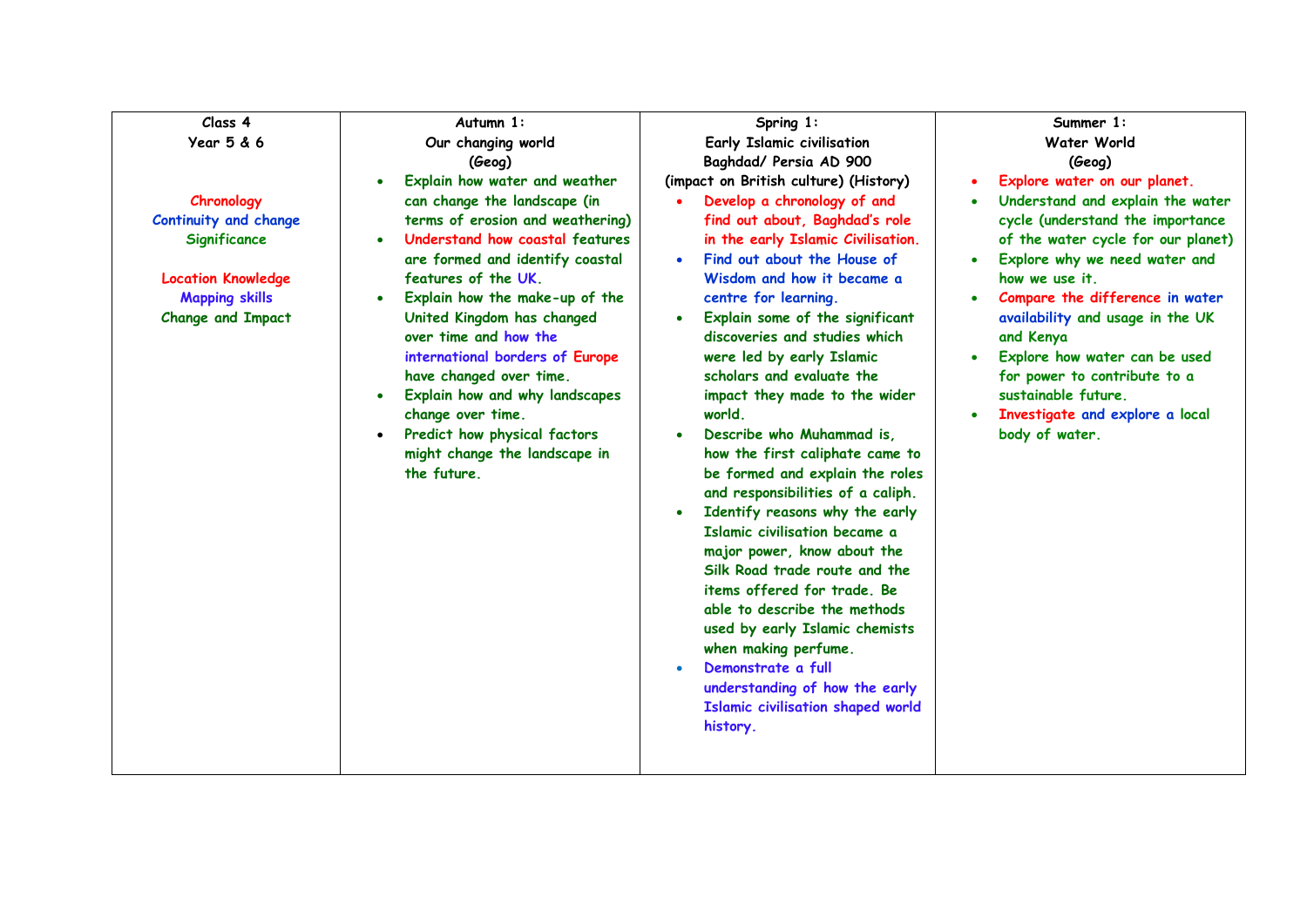| Autumn 2:                                                                                                                                                                                                                                                                                                                                                                                                                                                                                                                                                                            | Spring 2:                                                                                                                                                                                                                                                                                                                                                                                                                                                                                                                                                                                                  | Summer 2:                                                                                                                                                                                                                                                                                                                                                                                                                                                                                               |
|--------------------------------------------------------------------------------------------------------------------------------------------------------------------------------------------------------------------------------------------------------------------------------------------------------------------------------------------------------------------------------------------------------------------------------------------------------------------------------------------------------------------------------------------------------------------------------------|------------------------------------------------------------------------------------------------------------------------------------------------------------------------------------------------------------------------------------------------------------------------------------------------------------------------------------------------------------------------------------------------------------------------------------------------------------------------------------------------------------------------------------------------------------------------------------------------------------|---------------------------------------------------------------------------------------------------------------------------------------------------------------------------------------------------------------------------------------------------------------------------------------------------------------------------------------------------------------------------------------------------------------------------------------------------------------------------------------------------------|
| Battle of Britain WW2                                                                                                                                                                                                                                                                                                                                                                                                                                                                                                                                                                | North America                                                                                                                                                                                                                                                                                                                                                                                                                                                                                                                                                                                              | Titanic                                                                                                                                                                                                                                                                                                                                                                                                                                                                                                 |
| (History)                                                                                                                                                                                                                                                                                                                                                                                                                                                                                                                                                                            | (Geog)                                                                                                                                                                                                                                                                                                                                                                                                                                                                                                                                                                                                     | (History and Geog)                                                                                                                                                                                                                                                                                                                                                                                                                                                                                      |
| Explain why World War II began<br>and order events from early<br>World War II on a timeline.<br>Understand what evacuation and<br>rationing were, explain how they<br>worked and how different people<br>were affected.<br>Explain the significance of the<br>'home front' and why the<br>changing role of women was<br>significant to the war effort.<br>Explain the Holocaust in detail<br>and make links and comparisons<br>to issues today.<br>Demonstrate an understanding<br>of, and order, key events from<br>WW2 on a timeline.<br>Links to local history - War<br>memorial. | Identify the countries of North<br>$\bullet$<br>America.<br><b>Investigate and compare</b><br>$\bullet$<br>climates in North America.<br>Explore the geographical<br>$\bullet$<br>features of North America.<br>Explore the capital cities of<br>$\bullet$<br>North America.<br>Explore the various time zones<br>$\bullet$<br>of North America and how<br>these compare to other time<br>zones around the world.<br>Compare a region in the UK with<br>$\bullet$<br>a region in North America.<br>Research the human and<br>$\bullet$<br>physical geography of a<br>particular North American<br>country. | Explore the timeline of the<br>Titanic and her maiden voyage.<br>Investigate sources of information<br>which tell us about the Titanic<br>and the people on board.<br>Investigate what life was like<br>aboard the Titanic for each of<br>the classes.<br>Gather evidence to back up<br>opinions during a debate about<br>why so many people lost their<br>lives in the Titanic disaster<br>Reflect on what has changed since<br>the Titanic disaster and how the<br>incident influenced these changes. |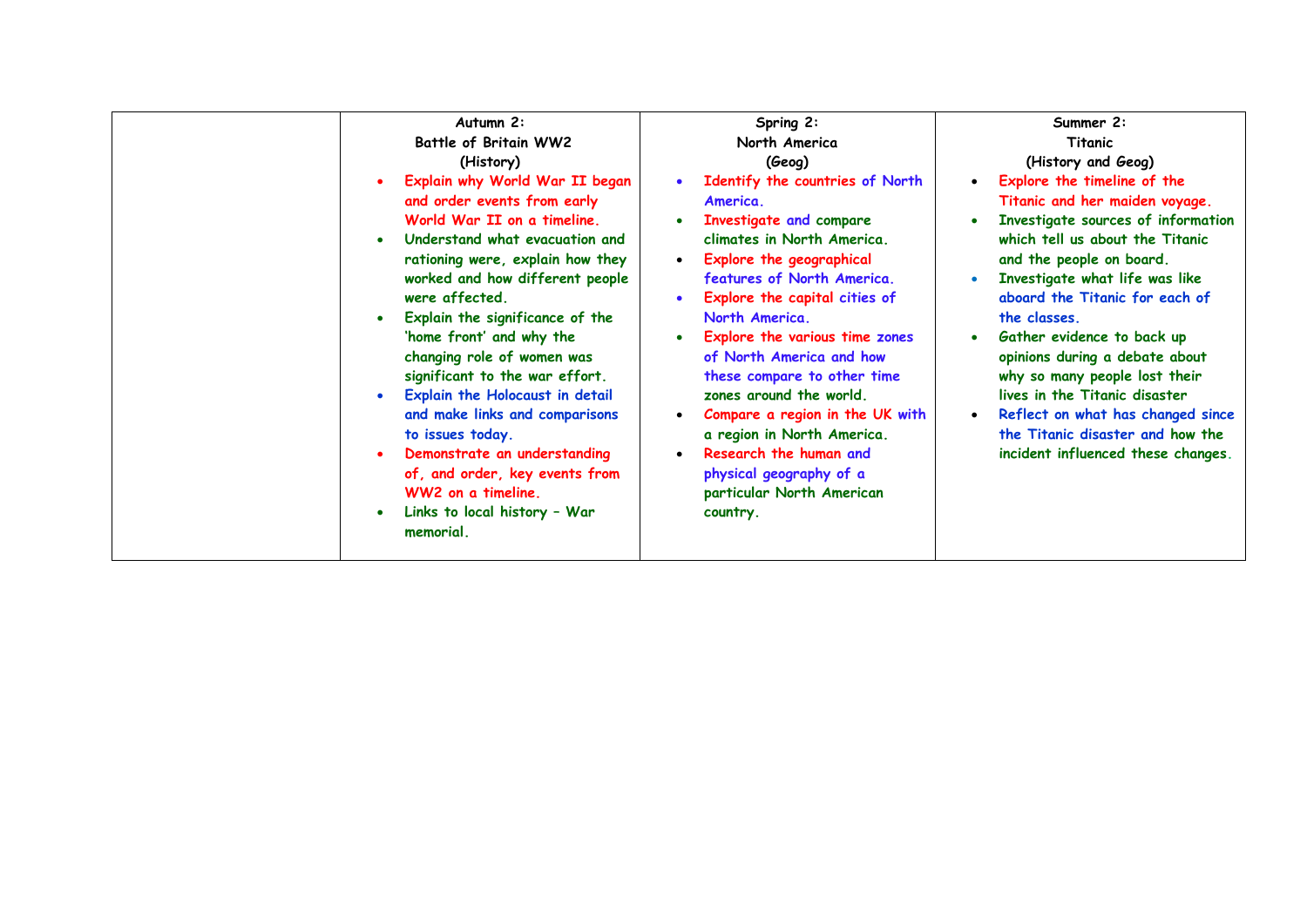## **Whole School Plan: Humanities 2021 - 2022**

| Year A                                                                                                                                                                                                | Autumn                                                                                                                                                                                                                                                                                                                                                                                                                                                  | Spring                                                                                                                                                                                                                                                                                                                                                                                        | Summer                                                                                                                                                                                                                                                                                                                                      |
|-------------------------------------------------------------------------------------------------------------------------------------------------------------------------------------------------------|---------------------------------------------------------------------------------------------------------------------------------------------------------------------------------------------------------------------------------------------------------------------------------------------------------------------------------------------------------------------------------------------------------------------------------------------------------|-----------------------------------------------------------------------------------------------------------------------------------------------------------------------------------------------------------------------------------------------------------------------------------------------------------------------------------------------------------------------------------------------|---------------------------------------------------------------------------------------------------------------------------------------------------------------------------------------------------------------------------------------------------------------------------------------------------------------------------------------------|
| Class 1<br>Year R<br>Class <sub>2</sub><br>Year 1 & 2<br>Chronology<br>Continuity and change<br><b>Significance</b><br><b>Location Knowledge</b><br><b>Mapping skills</b><br><b>Change and Impact</b> | Autumn 1:<br>All About Me, My Wishes and Dreams<br>Autumn 2:<br>Celebrations and Festivals-A World of Colour<br>Autumn 1:<br>Great Fire of London, significant person<br>Samuel Pepys (History)<br>When, where and why did the Great<br>Fire of London break out?<br>What happened during the Great Fire<br>and how do we know?<br>Why did the Great Fire burn down so<br>many houses? Investigate the timeline<br>of events. Could more have been done | Spring 1:<br>People Who Help Us<br>Spring 2:<br>Once Upon a Time, Spring and Easter<br>Spring $1:$<br>Hot and Cold planet<br>(Geog)<br>Name and locate the world's seven<br>continents and five oceans.<br>Learn about and identify the 5<br>$\bullet$<br>climate zones.<br>Know the characteristics of polar<br>$\bullet$<br>and arid climates and how they<br>affect living conditions. (eg | Summer 1:<br>Growing, Lifecycles and In the Garden<br>Summer 2:<br>Oh I Do Like to be Beside the Seaside!<br>Summer 1:<br>Local area study<br>(Geog)<br>To be able to locate the local<br>area on a map and to give<br>directions.<br>To learn about physical and<br>human features of our local<br>area.<br>To identify different types of |
|                                                                                                                                                                                                       | to slow the spread?<br>How was London rebuilt after the<br>fire?<br>Discuss why some sources are more<br>useful than others during historical<br>enquiry.                                                                                                                                                                                                                                                                                               | people, animals. Plants)<br>To know the characteristics of<br>Mediterranean and tropical<br>climates and how they affect<br>living conditions. (eg people,<br>animals. Plants)                                                                                                                                                                                                                | services in the local area.<br>To be able to evaluate what<br>the local area is like.                                                                                                                                                                                                                                                       |
|                                                                                                                                                                                                       | Autumn 2:<br>London<br>(Geog)<br>To be able to locate London on a map<br>and describe its location.<br>To be able to identify and describe<br>landmarks of London.                                                                                                                                                                                                                                                                                      | Spring 2:<br>History of Transport<br>(History)<br>How has transport changed over<br>time?<br><b>Early travel</b><br>How have cars changed over time?                                                                                                                                                                                                                                          | Summer 2:<br>Buildings and memories of Hintlesham,<br>including the school.<br>(History)<br>When was the school first<br>built? How do we know what it                                                                                                                                                                                      |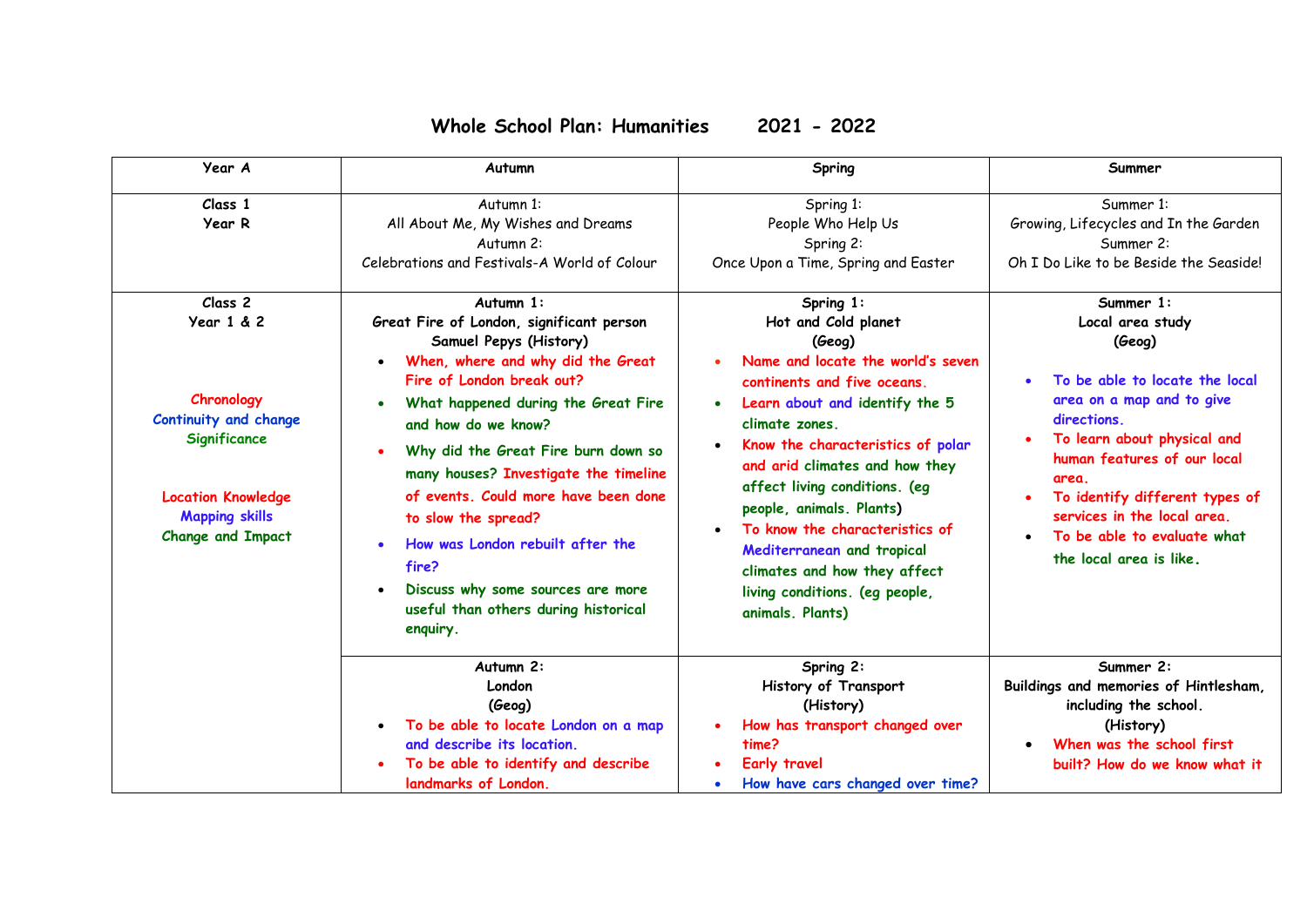|                                                                                                                                                                           | To be able to use compass points and<br>$\bullet$<br>directional language to navigate<br>between London landmark<br>To be able to identify and describe a<br>variety of geographical features in<br>London.<br>To explore seasonal weather patterns<br>in London.<br>To be able to plan a trip to London.<br>$\bullet$                                                                                                                                                                                                    | Find out about George Stephenson<br>$\bullet$<br>and how trains changed people's<br>lives.<br>How have humans tried to fly?<br>$\bullet$<br>Find out about the Wright<br>Brothers.<br>Compare past and present travel<br>$\bullet$<br>and transport.                                                                                                                                                                                                                         | was like when it was first<br>built?<br>How has the school changed<br>between then and now? When,<br>why, and how is it different?<br>Show key events on a timeline.<br>$\bullet$<br>Why is the building important<br>locally?                                                            |
|---------------------------------------------------------------------------------------------------------------------------------------------------------------------------|---------------------------------------------------------------------------------------------------------------------------------------------------------------------------------------------------------------------------------------------------------------------------------------------------------------------------------------------------------------------------------------------------------------------------------------------------------------------------------------------------------------------------|------------------------------------------------------------------------------------------------------------------------------------------------------------------------------------------------------------------------------------------------------------------------------------------------------------------------------------------------------------------------------------------------------------------------------------------------------------------------------|-------------------------------------------------------------------------------------------------------------------------------------------------------------------------------------------------------------------------------------------------------------------------------------------|
| Class 3<br><b>Year 3 &amp; 4</b><br>Chronology<br>Continuity and change<br>Significance<br><b>Location Knowledge</b><br><b>Mapping skills</b><br><b>Change and Impact</b> | Autumn 1:<br>The Roman Empire and its impact on Britain<br>(History)<br>Understand the terms 'invade' and<br>'settle' and to place the Romans on a<br>timeline.<br>Find out why and how the Romans<br>successfully invaded Britain.<br>Find out about life in Roman Britain.<br>Investigate why Boudicca was<br>significant and explore different<br>viewpoints about her and her revolt.<br>Identify aspects of our lives that are<br>$\bullet$<br>affected by the Roman rule in<br>Britain. What legacy did they leave? | Spring 1:<br>Rivers and The Water Cycle<br>(Geog)<br>Explain the key aspects of the<br>$\bullet$<br>water cycle.<br>List the main features of a river<br>$\bullet$<br>and begin to use appropriate<br>geographical vocabulary<br>Know that a river has 3 distinct<br>$\bullet$<br>sections - upper, middle and lower<br>course.<br>Identify different features along<br>the course of a river.<br>Research a local river using maps,<br>$\bullet$<br>photos and the internet | Summer 1:<br>Exploring a European country<br>(Geog)<br>Compare and contrast  and<br>the United Kingdom.<br>Know where Spain is in the<br>world<br>Know about the physical<br>geography of<br>Know about the human<br>geography of<br>Find out about and compare the<br>climates of and UK |
|                                                                                                                                                                           | Autumn 2:<br>All around the World<br>(Geog)<br>Explain the position and significance<br>of the Equator, the Northern<br>Hemisphere, and the Southern<br>Hemisphere.                                                                                                                                                                                                                                                                                                                                                       | Spring 2:<br>British Clothing through the ages<br>(History)<br>Clothing development from 1066<br>to present day.<br>Learn how changes in the textile<br>$\bullet$<br>industry affected Britain over<br>time.                                                                                                                                                                                                                                                                 | Summer 2:<br>Mayans<br>(History)<br>Investigate how and when<br>Europeans encountered the<br>Mayan civilisation.                                                                                                                                                                          |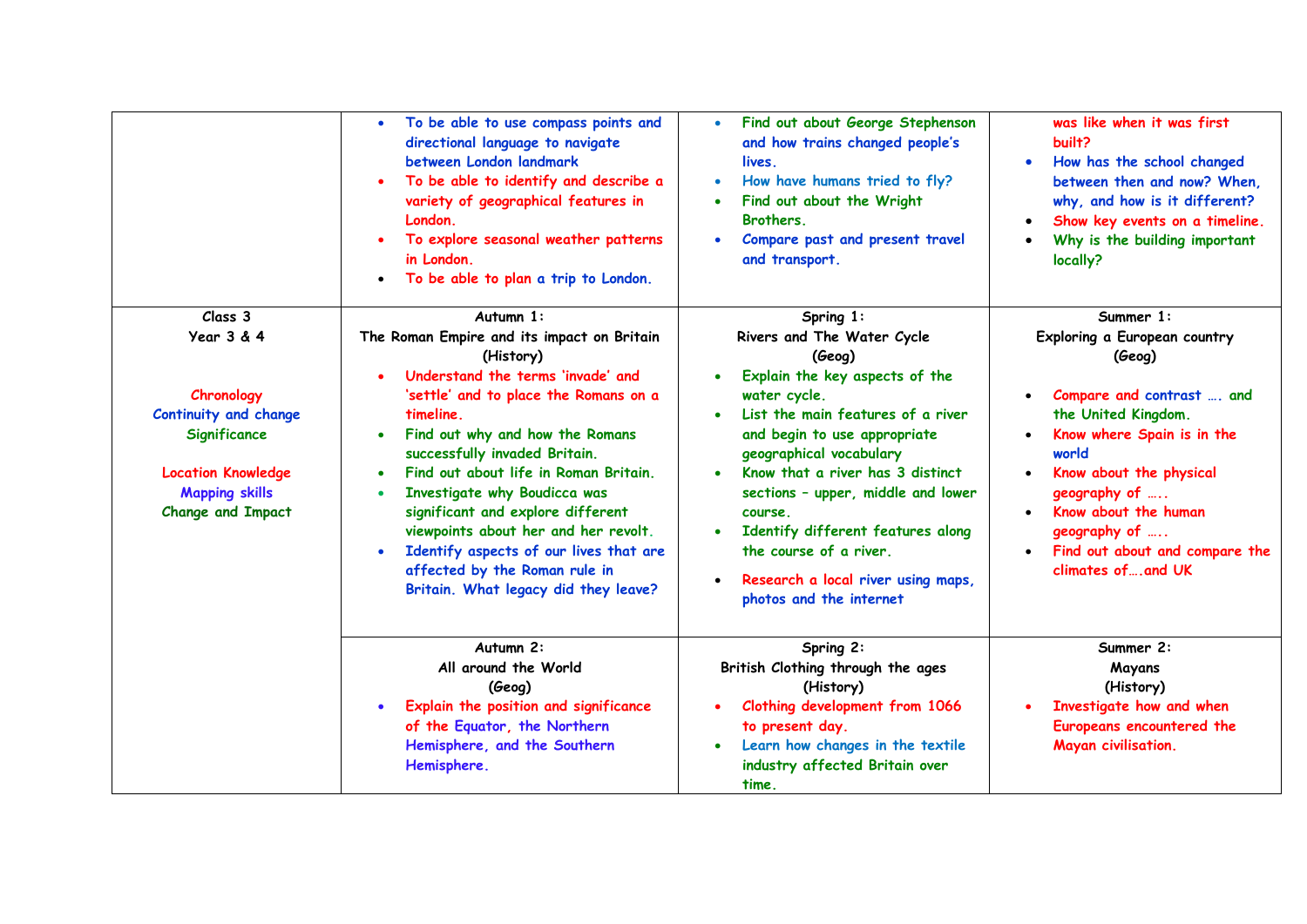|                              | Identify lines of latitude and<br>$\bullet$<br>longitude and use them to find places<br>on maps, atlases and globes.<br>Compare the climate of the tropics<br>with the UK climate<br>Explain the position and significance<br>of the Prime Meridian.<br>Explain the position and significance<br>of time zones. | Explore how clothing has differed<br>$\bullet$<br>for rich/poor male/female. | Explore how we know about the<br>$\bullet$<br>Mayan civilisation and their way<br>of life.<br>Explore how Mayan society was<br>$\bullet$<br>organised and how this<br>compares to modern society.<br>Find out about what the Maya<br>believed in, including their<br>religious rites and rituals.<br>Exploring the achievements of<br>$\bullet$<br>the Maya including their<br>number systems and calendar.<br>Investigate the reasons behind<br>the decline of the Mayan<br>civilisation. |
|------------------------------|-----------------------------------------------------------------------------------------------------------------------------------------------------------------------------------------------------------------------------------------------------------------------------------------------------------------|------------------------------------------------------------------------------|--------------------------------------------------------------------------------------------------------------------------------------------------------------------------------------------------------------------------------------------------------------------------------------------------------------------------------------------------------------------------------------------------------------------------------------------------------------------------------------------|
| Class <sub>4</sub>           | Autumn 1:                                                                                                                                                                                                                                                                                                       | Spring 1:                                                                    | Summer 1:                                                                                                                                                                                                                                                                                                                                                                                                                                                                                  |
| <b>Year 5 &amp; 6</b>        | <b>Marvellous Maps!</b>                                                                                                                                                                                                                                                                                         | Viking and Anglo-Saxon struggle for the                                      | Mountains (Geog)                                                                                                                                                                                                                                                                                                                                                                                                                                                                           |
|                              | (Geog)                                                                                                                                                                                                                                                                                                          | Kingdom of England                                                           | Discover what mountains are                                                                                                                                                                                                                                                                                                                                                                                                                                                                |
| Chronology                   | Find information in an atlas using the                                                                                                                                                                                                                                                                          | (History)                                                                    | and where the major mountain                                                                                                                                                                                                                                                                                                                                                                                                                                                               |
| <b>Continuity and change</b> | index and simple co-ordinates.                                                                                                                                                                                                                                                                                  | Who were the Anglo-Saxon                                                     | ranges are in the world.                                                                                                                                                                                                                                                                                                                                                                                                                                                                   |
| Significance                 | Use a key to describe features on an                                                                                                                                                                                                                                                                            | invaders? (What was life like in Britain                                     | Learn the names of famous<br>$\bullet$                                                                                                                                                                                                                                                                                                                                                                                                                                                     |
|                              | <b>Ordnance Survey map</b>                                                                                                                                                                                                                                                                                      | when they invaded? Place on a timeline)                                      | mountains and find key facts                                                                                                                                                                                                                                                                                                                                                                                                                                                               |
| <b>Location Knowledge</b>    | Use the eight compass points to                                                                                                                                                                                                                                                                                 | Why did the Anglo-Saxons want<br>$\bullet$                                   | about each one. Investigate                                                                                                                                                                                                                                                                                                                                                                                                                                                                |
| <b>Mapping skills</b>        | describe routes on a map                                                                                                                                                                                                                                                                                        | to settle in Britain?                                                        | why mountains have their own                                                                                                                                                                                                                                                                                                                                                                                                                                                               |
| <b>Change and Impact</b>     | Use four or six-figure grid                                                                                                                                                                                                                                                                                     | What might life have been like<br>$\bullet$                                  | climate and explore data for                                                                                                                                                                                                                                                                                                                                                                                                                                                               |
|                              | references to locate places on a map.                                                                                                                                                                                                                                                                           | for different people living in an                                            | particular mountains.                                                                                                                                                                                                                                                                                                                                                                                                                                                                      |
|                              | Plan a journey using the eight compass                                                                                                                                                                                                                                                                          | Anglo-Saxon village?                                                         | Investigate what makes                                                                                                                                                                                                                                                                                                                                                                                                                                                                     |
|                              | points and four or six-figure grid                                                                                                                                                                                                                                                                              | How was Anglo-Saxon Britain                                                  | mountains popular tourist                                                                                                                                                                                                                                                                                                                                                                                                                                                                  |
|                              | references.                                                                                                                                                                                                                                                                                                     | ruled?                                                                       | destinations and compare these                                                                                                                                                                                                                                                                                                                                                                                                                                                             |
|                              | Describe how land use has changed                                                                                                                                                                                                                                                                               | Who was Alfred the Great?<br>$\bullet$<br>Sutton Hoo & West Stow -           | destinations between seasons.                                                                                                                                                                                                                                                                                                                                                                                                                                                              |
|                              | over time.                                                                                                                                                                                                                                                                                                      | Significance of Local History                                                | Evaluate the positive and<br>$\bullet$                                                                                                                                                                                                                                                                                                                                                                                                                                                     |
|                              |                                                                                                                                                                                                                                                                                                                 |                                                                              | negative impacts tourism has on<br>mountain environments.                                                                                                                                                                                                                                                                                                                                                                                                                                  |
|                              |                                                                                                                                                                                                                                                                                                                 |                                                                              |                                                                                                                                                                                                                                                                                                                                                                                                                                                                                            |